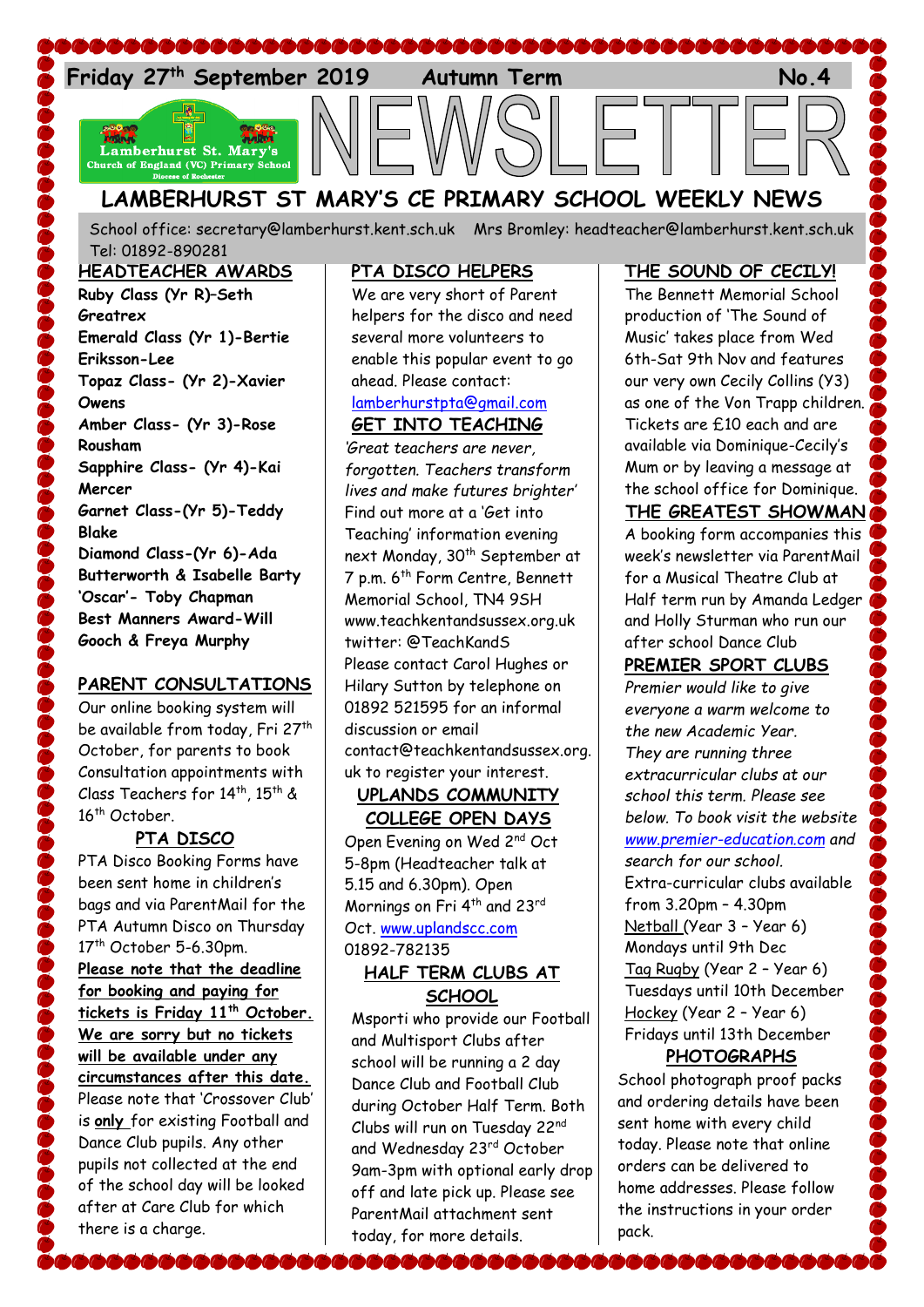# ABBABA **ANNUAL PARENTAL QUESTIONNAIRE 2019**

As Chair of Governors, I would like to thank all of those parents who responded to our Annual Questionnaire at the end of the summer term and who spoke to me throughout the year. The governing body has now collated all of your responses and comments and reported to Mrs Bromley and the Senior Leadership Team.

We were delighted with the overwhelmingly positive responses and for your time and effort in making valuable comments. *Peter Edgesmith*

Responses to the questions were as follows:

- My child is happy 96% Agree Feels safe
- My child makes good progress 100% Agree
- My child is well looked after 96% Agree
- My child is taught well 100% Agree
- Appropriate homework is given 89% Agree
- Pupils are well behaved 93% Agree
- School deals effectively with bullying – 96% Agree
- Well managed school 89% Agree
- School responds well to concerns – 93% Agree
- Happy with their child's school progress information – 100% Agree
- Would recommend our school to others – 100% Agree

Some of the comments made include:

What do you like most about LSM? *'Excellent and dedicated teachers and support staff, Mrs Bromley, older children helping younger children, friendliness, family feel, community, safe, nurturing, afterschool clubs ,welcoming, inclusive, Christmas production'*

Changes to consider *'Computers frequently not working, different playtimes between Key Stages, more sport, English homework not adequate enough, whole school approach to healthy eating, 7.45am start for breakfast club, gender issues…more 'masculinity', fresh fruit for all year groups, more maths homework, parents invited to lunch, toilets need updating'*

# Better explanations about

*'How children are supported with digital skills, not just safety and relationships, what happens if bullying occurs, homework'*

I am pleased to report that action has already been implemented for many of the above comments and plans are in place for others to be addressed during this school year, including:

- All toilets fully refurbished during the summer holidays
- A new Healthy Eating Policy introduced from September and we thank parents for their overwhelming support for this
- Free fresh fruit & vegetables, are provided by the government for all Infant pupils and the school offers any extra fruit and vegetables to KS2 pupils each day. Unfortunately, there is no government funding currently for KS2 pupils. Some schools sell fresh fruit, but in discussion with some parents, it was felt that home provision of fresh fruit and vegetables was sufficient
- Our behaviour policy is on the school website and we will publish updates and reminders in our weekly newsletters about strategies used in school including our '3 Tells'
- **DOOOOOOOOOOO**<br>• We spoke to our pupils about separate playtimes, the majority wanted to be able to play with their younger/older brothers, sister, cousins and friends. Several parents also commented very positively in the questionnaire about the caring nature of the older pupils towards the younger ones. We will continue to monitor this
- We do not have the capacity to offer longer care hours than the current 10 hours of 8am-6pm
- Gender and Relationships will form the basis of a curriculum review this year, as a result, of new DFe requirements. We will be inviting parents to join us in forum discussions to help shape this for our school
- Unfortunately, we do not have the capacity any longer to accommodate parents for lunch on a regular basis. Our school hall is full at lunchtimes with no space for more tables. The hall is also required both am and pm for curriculum purposes
- Our curriculum, will be reviewed this year due to the new Ofsted Framework requirements and we will be publishing information for parents about all subject areas, including 'digital skills'
- Our current PE and extracurricular sport provision is continually being reviewed and governors are happy with the current provision. We are also delighted with the ongoing success of our sports teams in Inter School competitions and with the amazing achievements of so many of our pupils at area, County and National level *Today in school bags, you will receive:*

**Every Family ~ PTA Disco form & Photograph proof packs** *Today via ParentMail:*

**Every Family ~ PTA Disco Form Every Family ~ Half Term Dance, Football & Musical Theatre Clubs**